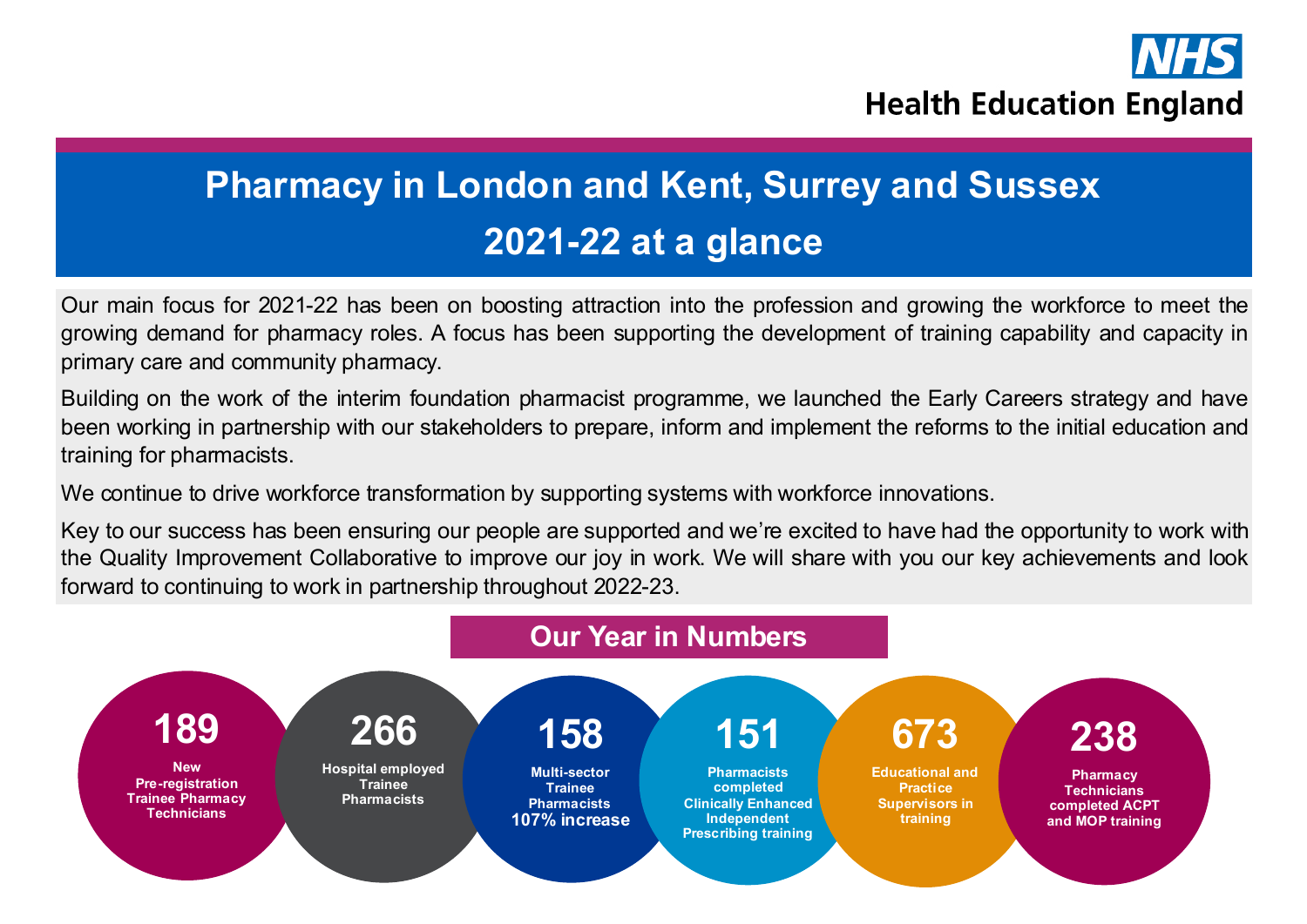# **Our Vision**

We exist for one reason only: to support the delivery of excellent healthcare and health improvement for patients and the public across London, Kent, Surrey, and Sussex, by ensuring that the pharmacy workforce of today and tomorrow has the right numbers of staff with the right skills, values and behaviours at the right time and in the right place to meet patient needs.

# **Strategic Aims**

- ➢ To support the education, training, and development needs of pharmacy professionals throughout the career journey.
- ➢ To make pharmacy an attractive career and widen participation to ensure we have a sustainable workforce.
- $\triangleright$  To ensure workforce planning decisions are driven by accurate data.
- $\triangleright$  To drive quality in education and training.

# **Quality in Education and Training**

We have supported 673 supervisors and nine workforce transformation projects, along with commissioning another four across the region. In addition, we have run the [national](https://www.hee.nhs.uk/our-work/quality/national-education-training-survey)  [education and training survey \(NETS\)](https://www.hee.nhs.uk/our-work/quality/national-education-training-survey) and are working closely with primary care colleagues to scope and pilot a framework for education and training quality across primary care.

# **Primary Care and Community Pharmacy**

We have continued to support the primary care and community pharmacy networks as they integrate with Primary Care Network structures. These established links have helped us understand how the education and training requirements of the workforce are changing with the emergence of extended and new roles. In collaboration with our partners we have co-created resources such as the interactive careers map and expanded multi-sector foundation training in general practice.

# **Pharmacy Technicians**

**Goal: To support pharmacy technician workforce growth and new ways of working by developing education pathways for pharmacy technicians to meet the needs of the current and changing landscape.**

We have supported the expansion of the pre-registration trainee pharmacy technician (PTPT) workforce numbers by working with 27 new employers to create additional training capacity for 83 trainees. We work closely with all our employers providing networks and resources enabling this development and have supported them to utilise the apprenticeship levy.

In February 2022, we saw our first cohort of trainees complete the 2017 Initial Education and Training (IET) standards. Of the survey respondents, 88% (n= 76) reported they had secured employment, with 84% (n=72) retained within acute/secondary care.

We continue to deliver our Medicines Optimisation Programme as online learning and summative assessments for pharmacy technicians with 134 having successfully completed the programme. This includes 27 PTPTs undertaking former qualifications (pre GPhC 2017 IET standards).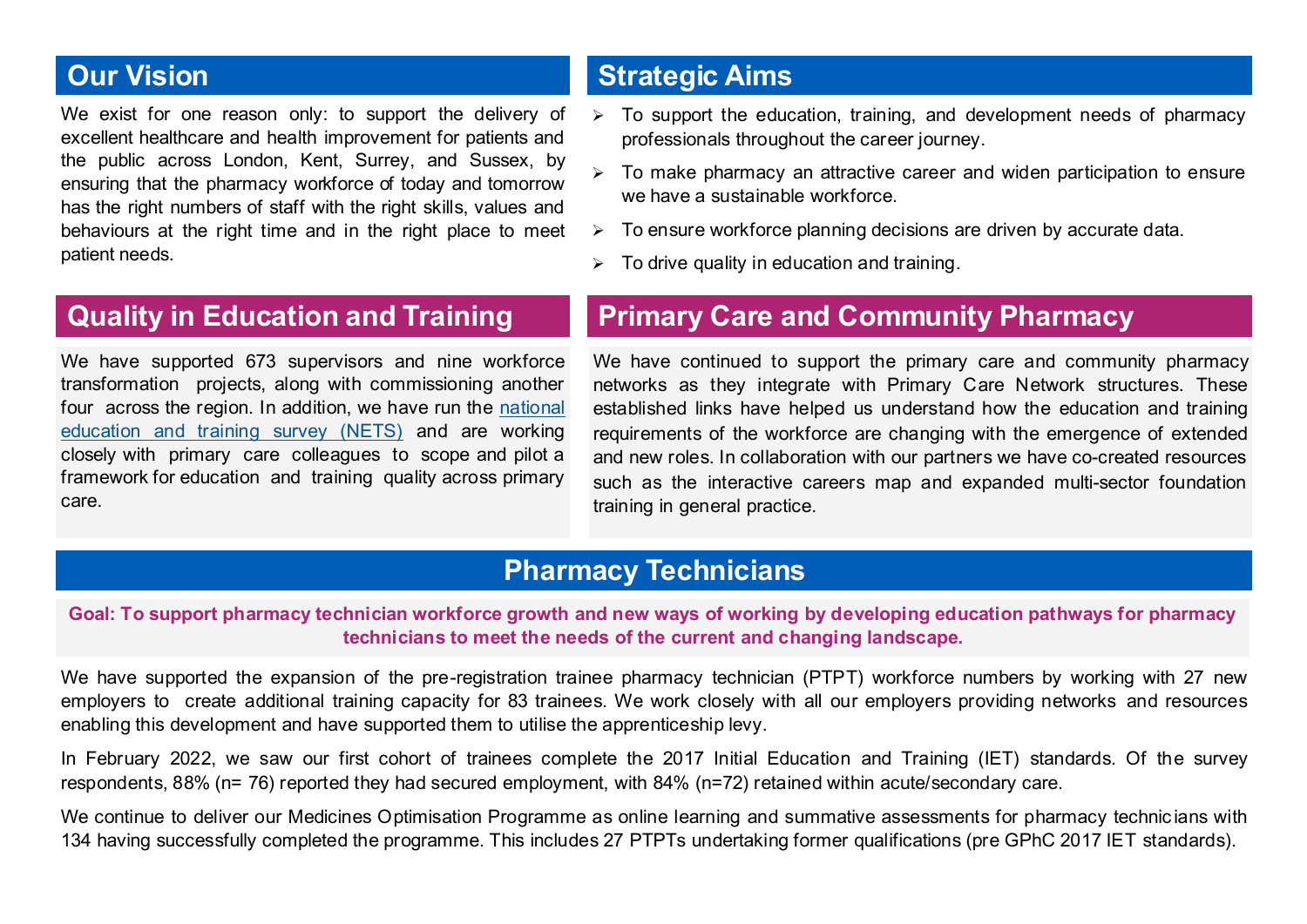# **Early Careers**

**Goal: To understand training needs, implement Foundation Training Year (formally pre-registration training) and to ensure the early careers workforce (years 5 and 6) develop the knowledge, skills and attributes needed to provide high quality care to support learners as they develop towards advanced practice.** 

# **Initial Education and Training of Pharmacists (IETP) Reforms**

The team supported organisations across the region to implement the new Interim Learning Outcomes for pharmacists, which are part of the Implementation of Initial Education and Training of Pharmacists (IETP) Reforms.

We did this by hosting local Education Programme Director networks, presenting sessions at Integrated Care System networks, Primary Care Pharmacy Association and Local Pharmacy Committee events, developing and implementing genomics and leadership sessions. The foundation board has recognised the need to support trainee pharmacists through this period of change, by implementing resilience training and protected study time for 2022/23 programme.



#### **Pharmacist Early Careers Programme**

The Early Careers Training Programme Directors, working with the Early Careers Steering Group, have undertaken exploratory work to scope supervision capacity and models for foundation training and independent prescribing with 337 independent prescribing pharmacists across primary, secondary and general practice, 8 Higher Education Institutes providing independent prescribing and 398 educational supervision staff, to inform the direction of travel for the region to successfully implement the IETP reforms.





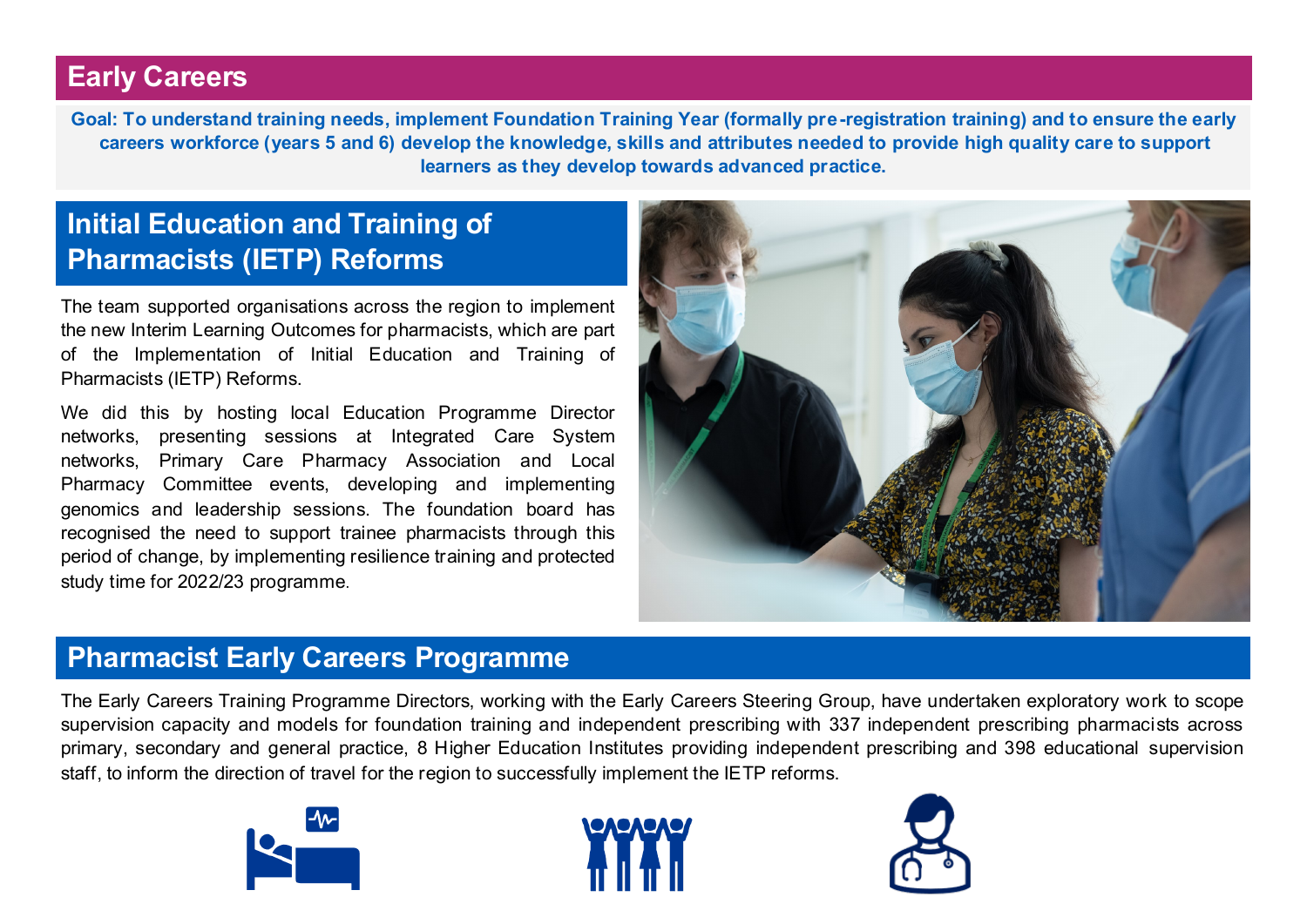# **Early Careers Cont://**

# **Multi-sector Foundation Training Placements**

The Early careers exploratory work scoping reports paired with strengthening relationships with Integrated Care System (ICS) leads and networks, has resulted in an 85% increase of multi-sector foundation training year placements for 2023-24, up from 33 programmes (76 trainees) to 61 programmes (120 trainees) and inclusion of Health Education England (HEE) representation on 5 ICS Integrating Pharmacy and Medicines Optimisation programme (PPMO) working groups.

# **Interim Foundation Pharmacist Programme**

Support for newly qualified pharmacists across the region via the HEE Interim Foundation Pharmacist Programme (IFPP) and the HEE Newly Qualified Pharmacist Programme, (NQPhP) has resulted in 81 (16%, n=488 enrolled) IFPP learners successfully completing the programme, which represents 47% of completers across the country and a total of 145 learners being supported by the NQPhP.

#### **National Focus**

We have led and supported national workstreams that have resulted in the implementation of the HEE National Foundation Traine e Pharmacist E-portfolio. HEE Trainee Pharmacist Foundation Year Assessment Strategy, HEE Newly Qualified Pharmacist Programme, and evaluation of the HEE Interim Foundation Pharmacist Programme. We continue to lead and support the National Recruitment Scheme and the IETP reforms. In add ition, we have supported the establishment of the national education and training pathway for Specialist Mental Health Pharmacists working as part of community mental health teams, along with leading the HEE Pharmacy careers programme nationally with [NHS Careers.](ealthcareers.nhs.uk/explore-roles/explore-roles/pharmacy/pharmacy)

# **Business, Communication and Data Management**

Changes to the Foundation Training Programme originating from the revised standards for the Initial Education and Training of Pharmacists resulted in a complete overhaul of our [website](https://www.lasepharmacy.hee.nhs.uk) to create dedicated Pharmacy Technician and Pharmacist pages plus a new workforce and quality page. Our hosting of the National Recruitment Scheme for Foundation Trainee Pharmacists continues and it is still the top visited page with 24,034 unique views (8.8% of the whole site).

# **LEEP**

We ran a pilot of LEEP (Leading through Education to Excellent Patient care) to 255 trainee pharmacists in the region. The cross disciplinary and multiprofessional programme that aims to promote leadership development and collaborative working across the healthcare system.

In the future I will put<br>myself forward more the develop leadership sk<br>Trainee Pharmacist myself forward more to develop leadership skills

**Trainee Pharmacist**